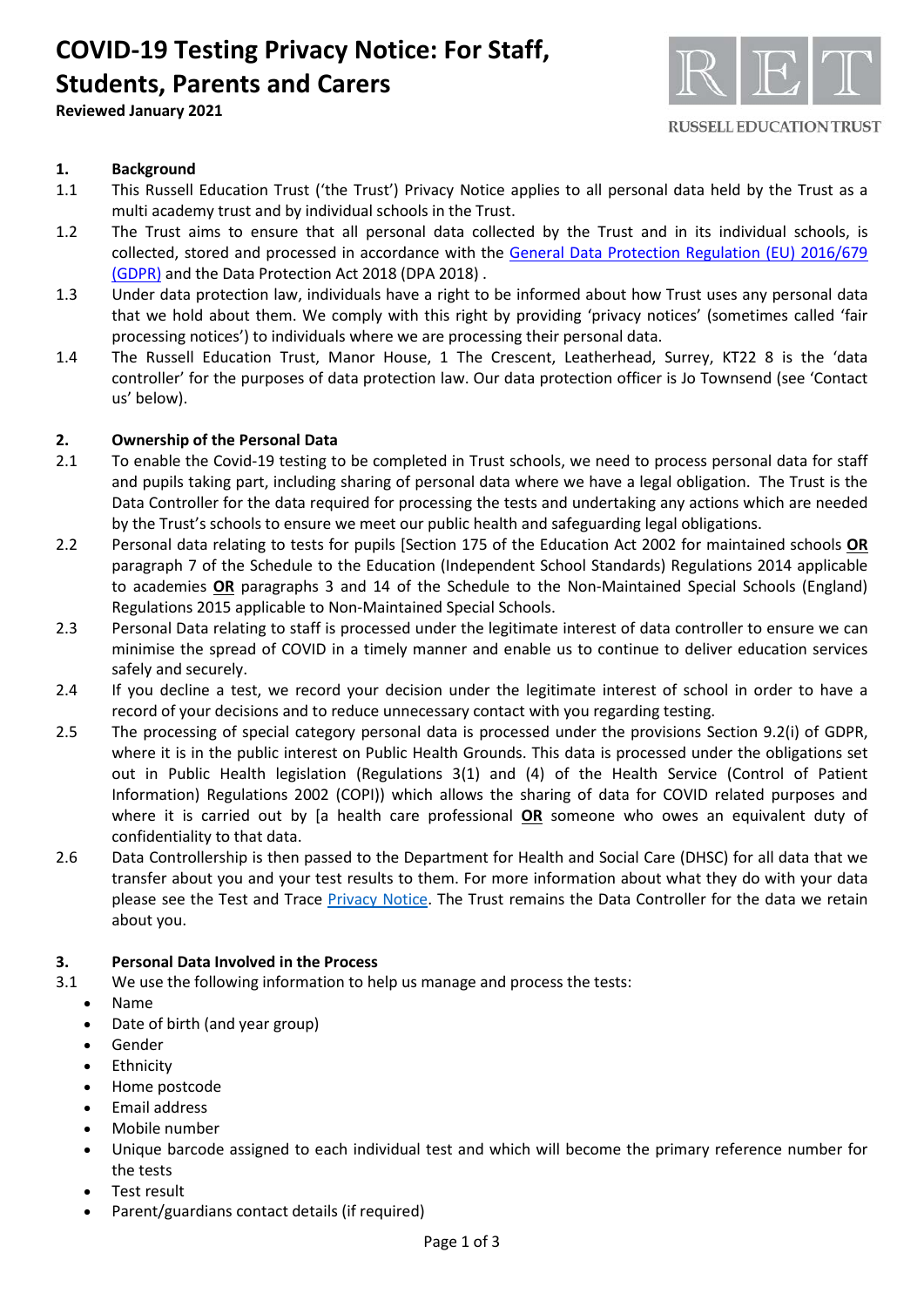# **COVID-19 Testing Privacy Notice: For Staff, Students, Parents and Carers**



**Reviewed January 2021**

3.2 We will only use information that is collected directly from you specifically for the purpose of the tests, even if you have previously provided us with this information.

## **4. How We Store Your Personal Information**

4.1 The information will only be stored securely on data sources within the Trust whilst it is needed. It will also be entered directly onto DHSC digital services for the NHS Test and Trace purposes. The Trust and its schools will not have access to the information on the digital service once it has been entered.

## **5. Processing of Personal Data Relating to Positive Test Results**

- 5.1 The member of staff, pupil, student or parent (depending on contact details provided) will be informed of the result by the school and advised how to book a confirmatory test.
- 5.2 We will use this information to enact their own COVID isolation processes without telling anyone who it is that has received the positive test.
- 5.3 The information will be transferred to DHSC, who will share this with the NHS, GPs. PHE and relevant local authority will use this information for wider test and trace activities as well as statistical and research purposes.
- 5.4 This information is processed and shared under obligations set out in Public Health legislation under Regulations 3(1) and (4) of the Health Service (Control of Patient Information) Regulations 2002 (COPI) which allows the sharing of data for COVID related purposes.
- 5.5 This information will be kept by the school/college for up to 14 days and by the NHS for 8 years.

## **6. Processing of Personal Data Relating to Negative Test Results**

- 6.1 We will record a negative result and the information transferred to DHSC, NHS. PHE and the relevant local authority who will use the information for statistical and research purposes.
- 6.2 This information is processed and shared under obligations set out in Public Health legislation under Regulations 3(1) and (4) of the Health Service (Control of Patient Information) Regulations 2002 (COPI) which allows the sharing of data for COVID related purposes.
- 6.3 This information will be kept by the school/college for up to 14 days and by the NHS for 8 years.

## **7. Processing of Personal Data Relating to Declining a Test**

7.1 We will record that you have declined to participate in a test and this information will not be shared with anyone.

## **8. Data Sharing Partners**

- 8.1 The personal data associated with test results will be shared with:
	- DHSC, NHS, PHE to ensure that they can undertake the necessary Test and Trace activities and to conduct research and compile statistic about Coronavirus.
	- Your GP to maintain your medical records and to offer support and guidance as necessary
	- Local government to undertake local public health duties and to record and analyse local spreads.

## **9. Your Rights**

## **9.1 How to Access Personal Information We Hold About You**

- 9.1.1 You have the right to make a 'subject access request' to gain access to personal information we hold about you. If you make a subject access request, and if we do hold information about you, we will:
	- Give you a description of it
	- Tell you why we are holding and processing it, and how long we will keep it for
	- Explain where we got it from, if not from you
	- Tell you who it has been, or will be, shared with
	- Let you know whether any automated decision-making is being applied to the data, and any consequences of this
	- Give you a copy of the information in an intelligible form